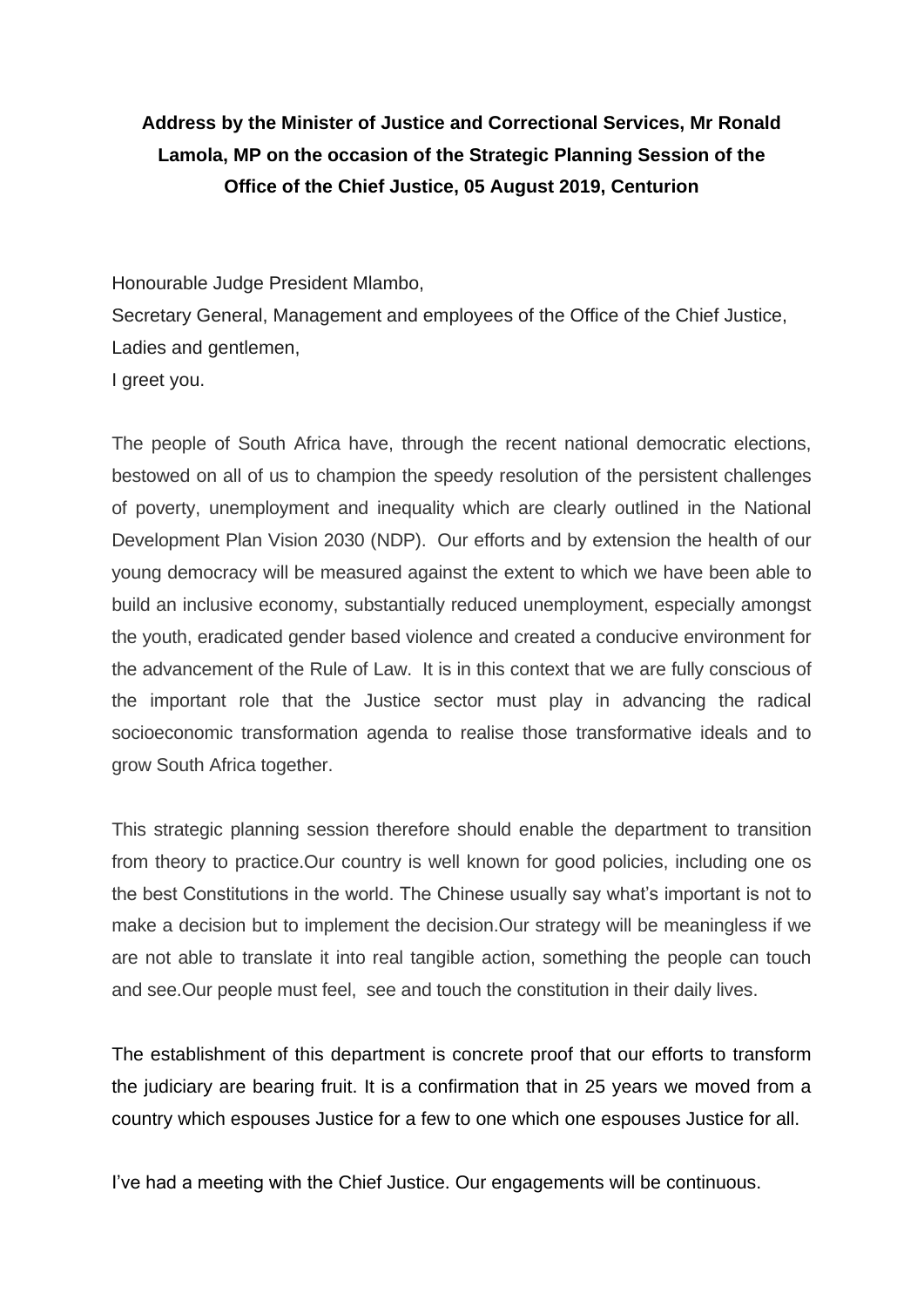We are now giving effect to the South Africa we have defined in our aspirational documents, the Freedom Charter, and ultimately the Constitution which is the culmination of our struggle for emancipation and vision for a newly defined state guided Constitutional values.

As you execute your mandate, which amongst other things includes supporting the judiciary and promoting Accountability and Fighting Corruption. You should be alive to the fact the your contribution strengthens the judicial governance and the rule of law, which should I imagine will be the focus areas of your Strategic Plan and Annual Performance Plan.

The Strategic Plan of the OCJ should therefore embody the five themes which are founded on the sustained (Constitutional and Legislative mandate) and the changed (Government priorities) agenda of the Department which are:

- Accelerate reforms to implement a Judiciary-led court administration
- Ensuring an efficient court system;
- Reducing court administration inefficiencies; and
- Ensuring access to quality justice;

# **The Importance of an Independent Judiciary in our Democracy**

Your role has been critical in ensuring that our Constitutional resolve guides the nation through difficult times. The courts are the gateways of equality and dignity for all our citizens. It follows then that your work is an essential part of service delivery, your support, helps our Judges intercede between the government and citizens. This intercession, requires our judges to guide society on what is, not merely right but what is constitutional in our society. This is in line with our historical vision of our Judiciary.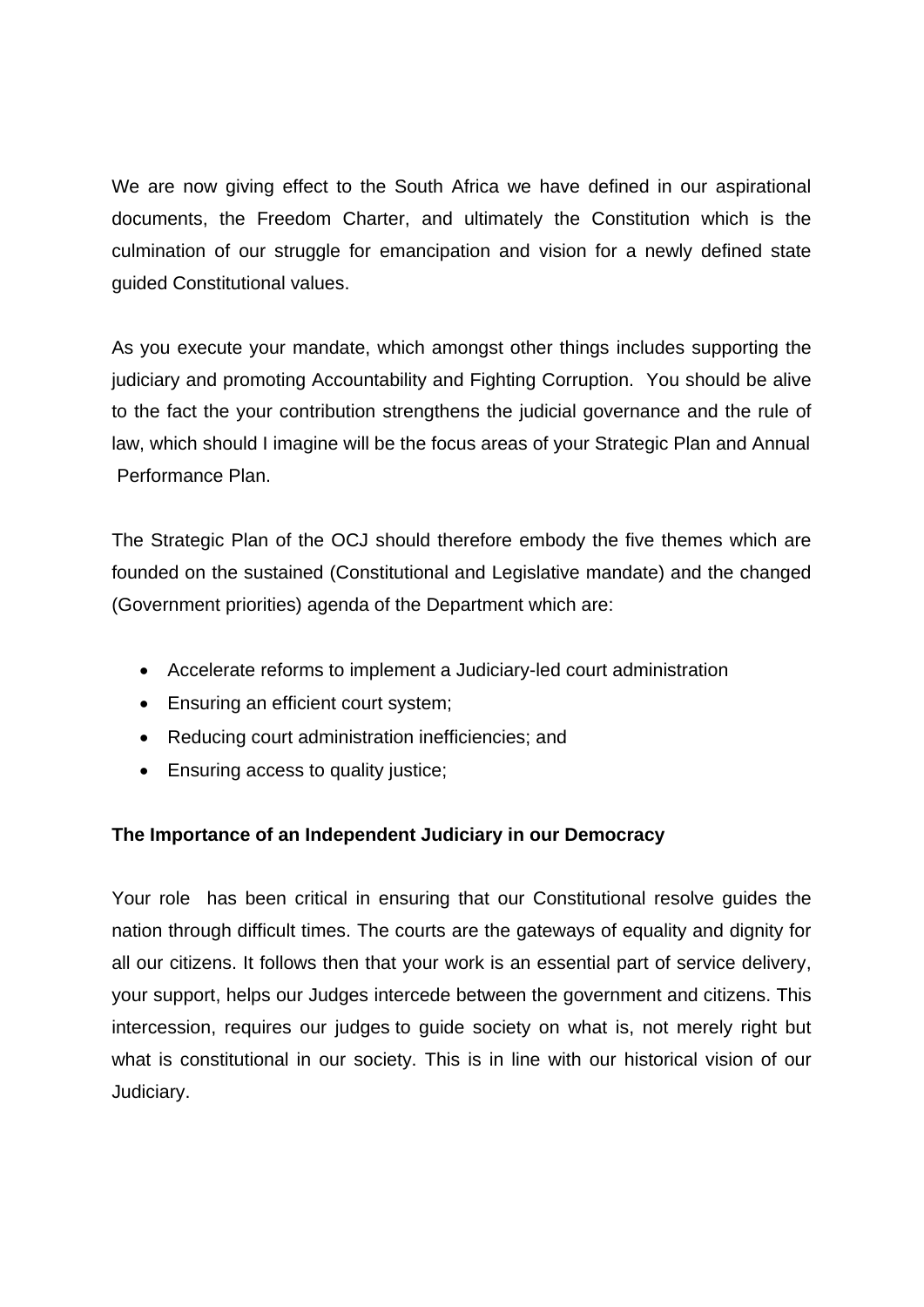One of our historical documents **Ready to Govern**, captures this vision as follows in the new South Africa we shall have "**an independent judiciary and constitutional court protected from any government or party political interference**."

It is common cause that this aspiration is now codified in section 165 of our Constitution as follows, "*the judicial authority in South Africa is vested in the courts, which are independent and subject only to the Constitution and the*  law. No person or organ of State may interfere with the functioning of the *courts, and an order or decision of a court binds all organs of State and people to whom it applies."*

It should always be borne in mind that the Constitution is not the end point of our liberation struggle, it is arguably the first step in creating a people orientated society that would produce a better life for all. The Constitution is beginning of a new phase in our society. Of particular relevance for us here is in this new era, is the a question of how the Judiciary in practical terms becomes a tool of the people and not the élite. This is further amplified by a call to action the NDP under the chapter of building safer communities to " develop a judiciary led court administration."

To this end our National Democratic Plan, vision 2030 calls upon "*all sectors of society, including the legislatures and judiciary, …to ensure that the fruits of development accrue to the poorest and most marginalised, offsetting possible attempts by elites to protect their own interests at the expense of lesspowerful communities"*

It is my sincere hope that in this strategic planning we will be able to enhance, formulate plans that give real expression to the NDP.

# **Critical Role Played by the Judicial Officials**

Collectively we all have the responsibility to make sure that we have a functioning justice system: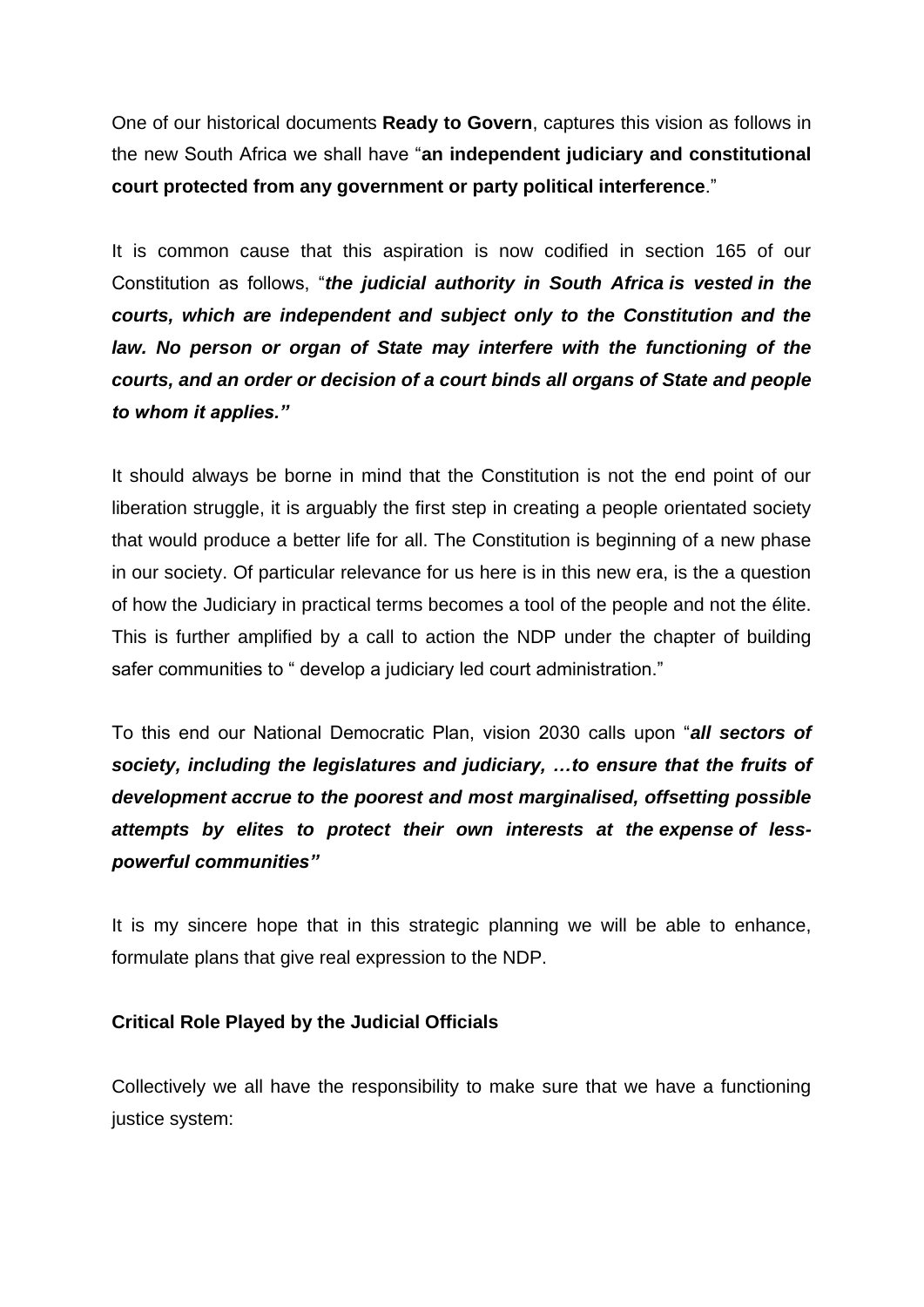This may entail having a system which ensures that citizens have at their disposal effective legal aid; enough judges of the right calibre to do the work without undue delay or haste; an effective police force; and a humane and rehabilitative prison service.

On the contrary Ladies and Gentlemen, a justice system which leaves criminal defendants to face the state's prosecutors with no adequate representation, is not a functioning system. A prison system of overcrowded and understaffed seminaries of crime is not a functioning prison system. Neither is a prisons system that simply churns out more and more embittered and vicious recidivism. Collectively we can transform the justice system to make sure that it reconstructs society at every turn.

In our transforming society the rule of law is the bedrock of a democratic society. It is the only basis upon which people, private corporations, public bodies and the executive can order their lives and activities. The rule of law requires an independent judiciary to thrive. This is an essential principle we must never compromise. The rule of law requires that the courts have jurisdiction to scrutinise the actions of government to make sure that they are lawful.

### **Vision of Access and Modernisation**

In many ways you are at the centre of our justice system, your role in the lives of our people gives a lived expression of the text and the spirit of our Constitution. Without you our courts would be nothing but white elephants in society. It is your daily work that makes justice a reality.

For a mother who struggling with a maintenance order you are her only solution. For a woman who is a survivor of a sexual offence you are what she sees as an opportunity to justice. From interpretation to clerk everyone forms a vital cog in the wheels of justice.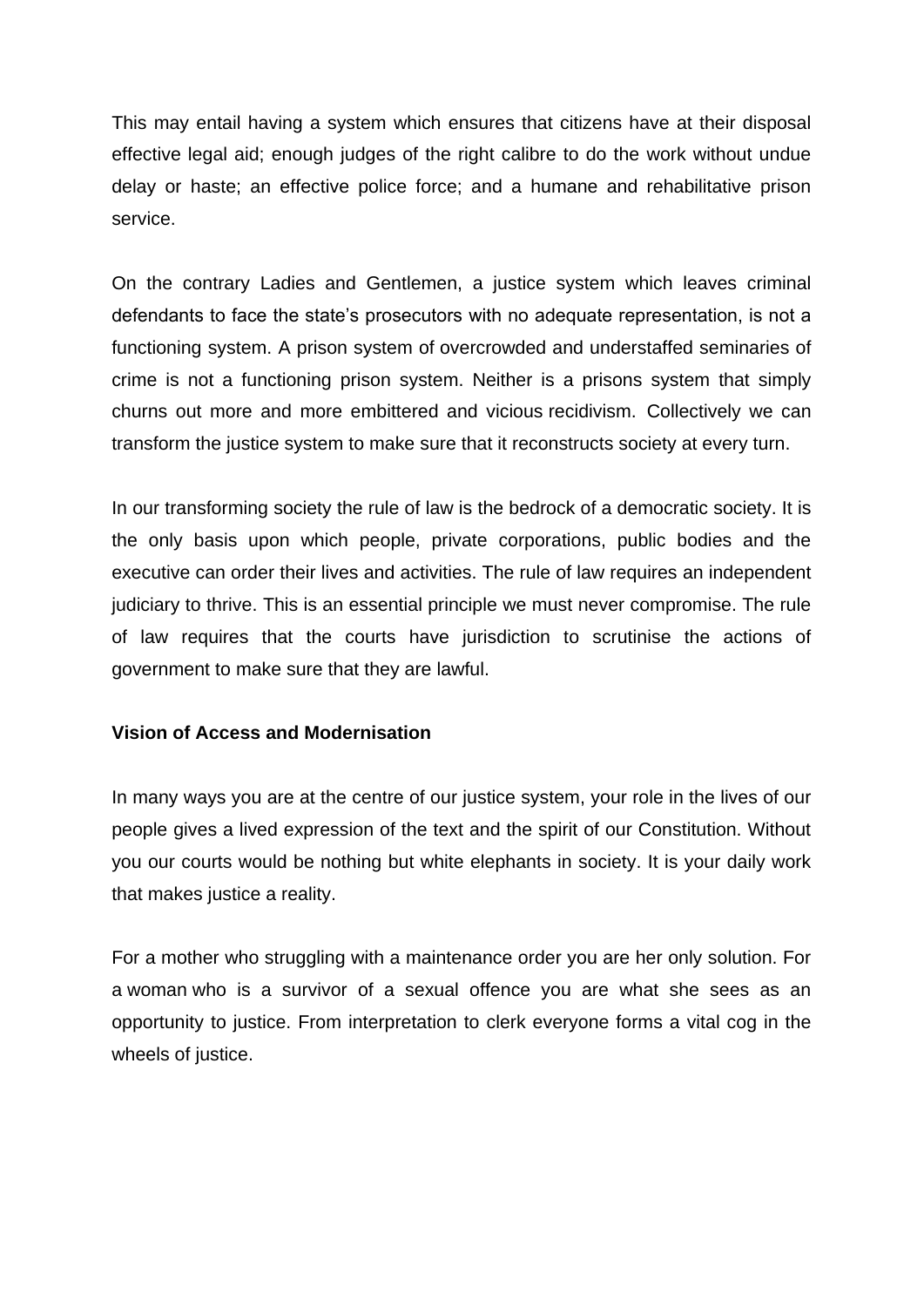You are the final expression of law and order. Now more than ever our society needs people who embody the law and order in society. South Africa is constrained economically, people are looking at you as officers of the courts to reign in corruption in all its manifestations.

Under your watch our people must believe that the Justice system is the only hope for this nation. In other words, our courts can never be associated with corruption or impropriety of any kind.

In fact, I think our courts should not only embody law and order they should represent the future. The future we live in is one of immense of convenience to society.

How do we make sure that the services we give to citizens are consistent with the society envisioned in the Fourth Industrial Revolution? As government we have plans in place to modernise our court administration but it is yourselves who should dictate the way and form modernisation.

In other words, without your commitment, the modernisation of our courts may end up being hurdle instead of an achievement. It is our hope that the modernisation project we are about to embark on gives full expression to our transformative agenda, but also in real terms it should make your jobs easier. We look to modernisation to help us spend our resources in a sustainable way. Through modernisation we can make justice less confusing, easier to navigate and more responsive to the needs of our communities.

Every citizen should be treated swiftly, fairly and with respect. Batho Pele cannot be a phrase that rolls of nicely of our tongues or a decent looking poster on the wall, it must the experience of everyone who frequents our facilities.

Let me pause here to say, I am more than alive to the fact the fiscal constraints due to a lack of economic growth, have the potential to affect the administration of justice. In fact, now more than ever people will look to the justice system to rekindle the fire in our economy by clawing back the proceeds of illicit and corrupt activities.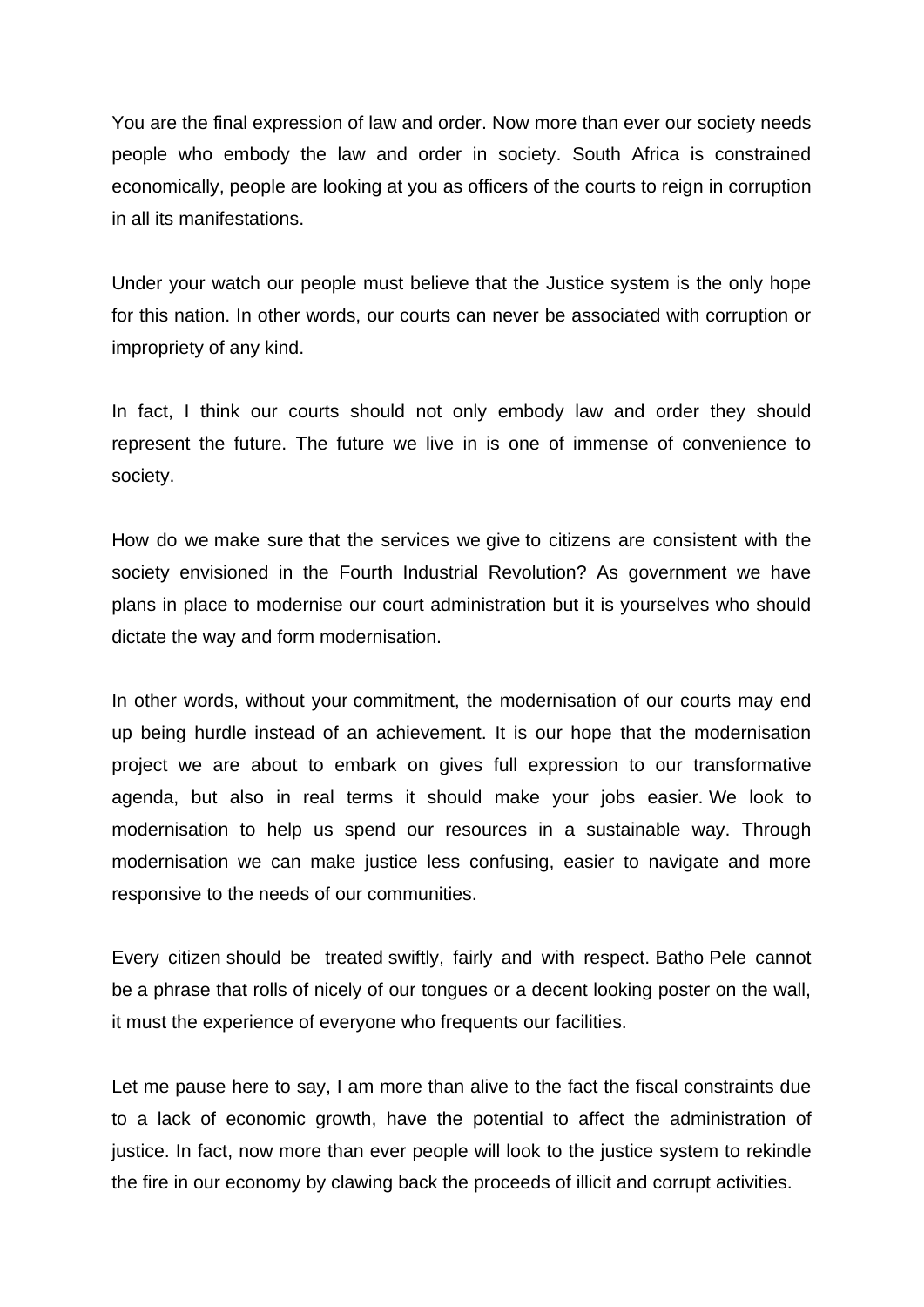A turn-around of the economy should therefore not only be a political responsibility; the burden of this immense responsibility must equally be carried by each and every one of us. This should manifest itself in the manner in which we administer our departments.

As democracy matures, the population has become increasingly aware of their rights and interface more with the courts. This has placed pressure on the limited resources of the courts and the justice system at large, necessitating further capacitation of the Judiciary and the courts.

Added to this is the need for modernisation and innovation, we must make sure the infrastructure in our courts in line with requirements of an ICT society, for instance having WIFI in courts is a simple start. From here we can evolve on to online plea services etc. Efficient and Effective Courts and Tribunal Systems should be the measure of our success. Notwithstanding our ability to give access to justice to all.

As the Ministry we will make sure that we develop policies, timeously, in consultation with the Chief Justice , which help us all deliver efficient and effective services which are accessible, and most importantly valued by all users (the profession and citizens.)

Ladies and Gentlemen,

In the process of transforming our Judiciary, it is my sincere hope that we will be able to finalise this concept of a single judiciary. The "Single judiciary" concept envisions a process through which both the superior and lower courts are administered by a single system, as envisaged by the Constitution.

This unification is informed by the history of the judicial system which provided a hybrid system in terms which judges enjoyed a large degree of independence, compared to the magistrates.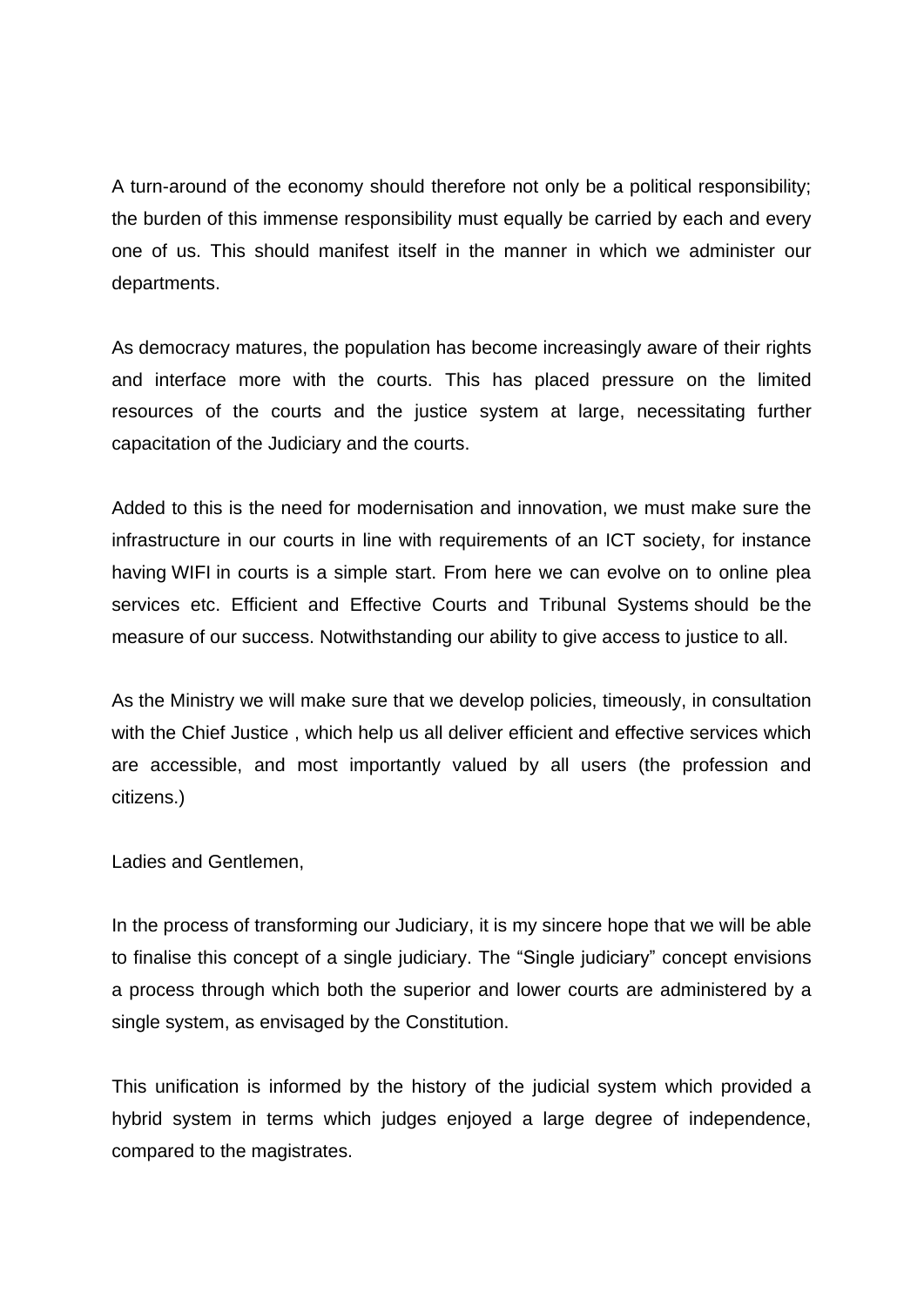The debate of the concept of a single judiciary must seek to achieve desirability for the harmonisation of the Magistrates Commission and the Judicial Service Commission with a view to establishing a unified regulatory framework for the entire Judiciary. Any model of harmonisation must have regard for the scope and mandate of the Judicial Service Commission and the Magistrates Commission respectively, and the peculiarities attached to each. In my recent interaction with JOASA I informed that I support the call for *"a symposium on Judicial Authority for the Republic of South Africa."*

### **Strategic Alignment and Government Priorities as per SONA**

Ladies and Gentlemen, we sit on the cusp of a great opportunity, we can change the way in which society interacts with the justice system. Of-course at all material times we should strive to be holistically inclusive.

In other words, those who may not be familiar with the online systems, we must also make sure that our paper systems also embody the improvement we desire.

As the Executive we will give you all the support necessary to ensure you continue in passing the baton of an enviable justice system from one generation to the next.

All of us here, have received, the baton of pioneering work by those entrusted these various responsibilities at the dawn of our democracy led by our iconic President Nelson Mandela whose legacy we celebrated the last month.